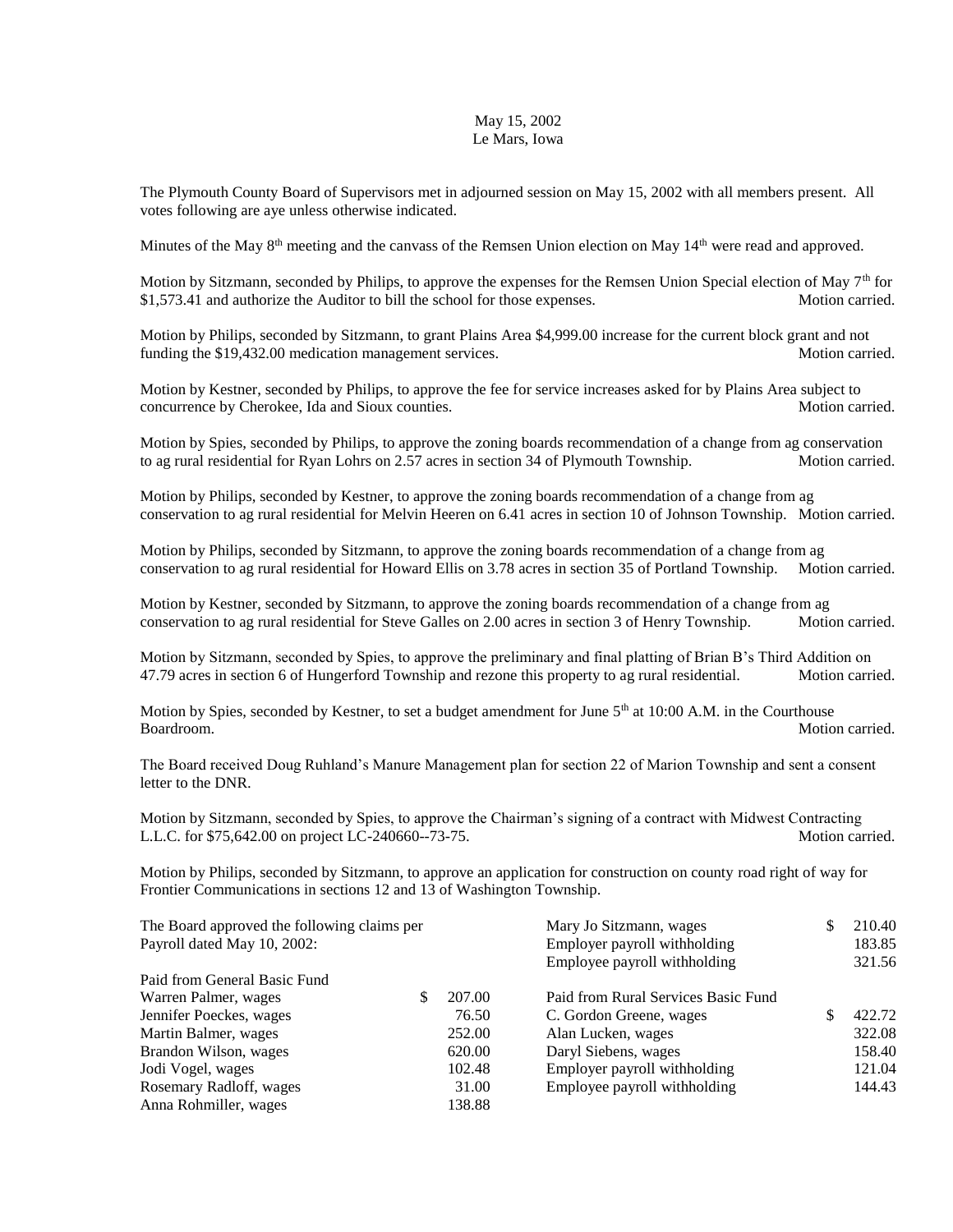| Paid from Secondary Road Fund               |              | Frontier Communications, phone service                            | \$<br>33.86           |
|---------------------------------------------|--------------|-------------------------------------------------------------------|-----------------------|
| David Erdmann, wages                        | \$<br>24.75  | ISAC, meeting registration                                        | 70.00                 |
| Terry Hodgson, wages                        | 136.26       | Kingsley News Times, proceed, notices                             | 290.73                |
| Eldo Bollmeyer, wages                       | 85.44        | LeMars Daily Sentinel, proceed, notices                           | 643.61                |
| Larry Ruhland, wages                        | 742.26       | McLeod USA, phone service                                         | 4.91                  |
| Roger Shuff, wages                          | 779.64       |                                                                   |                       |
| Employer payroll withholding                | 6,236.75     | Auditor                                                           |                       |
| Employee payroll withholding                | 14,797.62    | Margaret Adler, election worker<br>Sharyn Ahmann, election worker | \$<br>65.00<br>110.45 |
| Paid from E911 Fund                         |              | Edward Downing, election worker                                   | 104.00                |
| Shawn Olson, wages                          | \$<br>6.75   | Jeannine Downing, election worker                                 | 104.00                |
| Lisa Knutson, wages                         | 148.50       | Frontier Communications, phone service                            | 192.87                |
| Employer payroll withholding                | 20.81        | ISAC, meeting registration                                        | 35.00                 |
| Employee payroll withholding                | 17.62        | Isaca, conference registration                                    | 90.00                 |
|                                             |              | Donald Konopasek, election worker                                 | 104.00                |
| Paid from General Basic Fund                |              | Bernice Koopman, election worker                                  | 104.00                |
| Dennis Binneboese, wages                    | \$1,211.20   | Audrey Kurth, election worker                                     | 71.00                 |
| Employer payroll withholding                | 162.29       | McLeod USA, phone service                                         | 18.59                 |
| Employee payroll withholding                | 339.00       | K. Kae Meyer, mileage                                             | 19.35                 |
|                                             |              | Option 1, mapping maintenance                                     | 975.00                |
| The Board approved the following claims per |              | Standard Office, supplies                                         | 111.37                |
| Payroll dated May 15, 2002:                 |              | Joyce Treinen, election worker                                    | 104.00                |
|                                             |              | Verizon Wireless, phone service                                   | 24.01                 |
| Paid from General Basic Fund                |              |                                                                   |                       |
| Jack Spies, mileage                         | \$<br>109.20 | Treasurer                                                         |                       |
| Bobbi Kellen, wages                         | 138.88       | Allied Document, renewals, postage due                            | \$<br>647.90          |
| Priscilla Strathman, wages                  | 82.27        | Barbara Braun, mileage, meals                                     | 56.77                 |
| C.A. Bartolozzi, wages                      | 3,115.50     | Frontier Communications, phone service                            | 163.68                |
| Jeff TeBrink, wages                         | 3,004.50     | Beverly Hultquist, mileage & meals                                | 19.28                 |
| Larry Radloff, wages                        | 16.59        | ISAC, registration for meeting                                    | 105.00                |
| Tom Schneider, wages                        | 169.89       | ITD Business, access on-line course                               | 27.50                 |
| Employer payroll withholding                | 9,548.83     | Lason, data storage fee                                           | 50.00                 |
| Employee payroll withholding                | 23,307.37    | McLeod USA, phone service                                         | 40.05                 |
|                                             |              | Standard Office, supplies                                         | 162.33                |
| Paid from MH-DD Services Fund               |              |                                                                   |                       |
| Employer payroll withholding                | \$<br>169.31 | <b>County Attorney</b>                                            |                       |
| Employee payroll withholding                | 364.80       | Des Moines Stamp, stamp                                           | \$<br>25.75           |
|                                             |              | Frontier Communications, phone service                            | 167.15                |
| Paid from Secondary Road Fund               |              | Iowa Attys Assn, ICAA dues 2002-03                                | 398.00                |
| Employer payroll withholding                | \$1,136.08   | McLeod USA, phone service                                         | 61.78                 |
| Employee payroll withholding                | 2,767.35     | Office Systems, labor, parts                                      | 107.20                |
|                                             |              | Carolyn Plueger, depositions                                      | 258.00                |
| Paid from Economic Development Fund         |              | Darin Raymond, mileage, meals                                     | 160.24                |
| Employer payroll withholding                | \$<br>251.25 | Standard Office, supplies                                         | 124.69                |
| Employee payroll withholding                | 497.13       | Yahoo, processing fee                                             | 25.00                 |
|                                             |              |                                                                   |                       |
| Paid from Co Assessor Agency Fund           |              | Sheriff                                                           |                       |
| Employer payroll withholding                | \$<br>877.15 | Branum Oil, fuel & service                                        | \$<br>59.50           |
| Employee payroll withholding                | 2,365.25     | Farmers Coop, fuel                                                | 180.32                |
|                                             |              | Fuel'N'More, fuel                                                 | 1,138.67              |
| The Board approved the following claims per |              | Holiday Inn, lodging, school                                      | 486.29                |
| Warrant register dated May 15, 2002:        |              | LeMars Ford Mercury, service vehicle                              | 20.45                 |
|                                             |              | LeMars Veterinary Clinic, dogs                                    | 48.00                 |
| <b>GENERAL BASIC</b>                        |              | M & D Inc, fuel                                                   | 36.20                 |
| <b>Board of Supervisors</b>                 |              | Mike's Inc, fuel                                                  | 234.81                |
| Akron Register Tribune, proceed, notices    | \$<br>226.90 | Ply Co Tire, tires                                                | 409.44                |
|                                             |              |                                                                   |                       |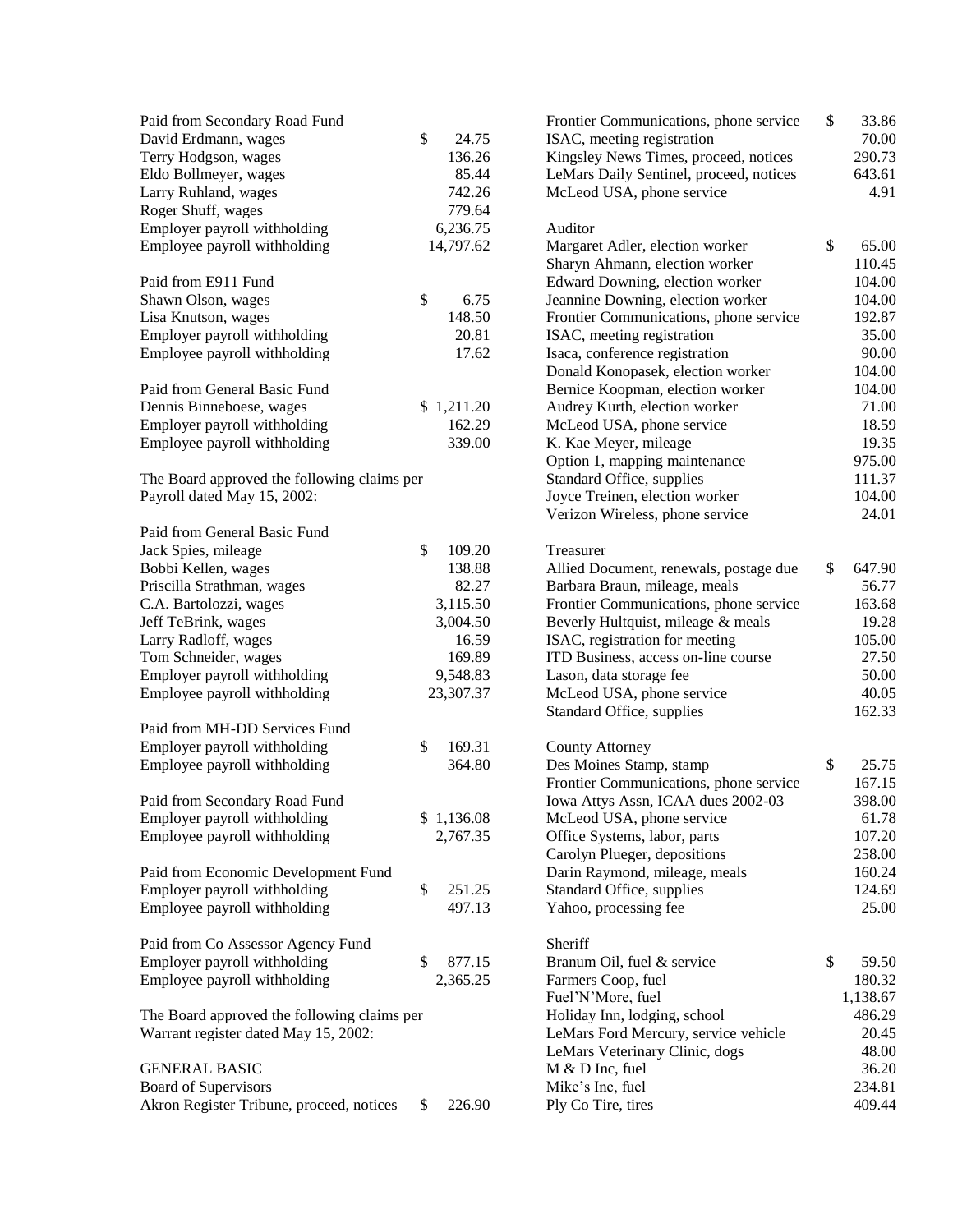| Ply Ready Mix, dog kennel                 | \$<br>167.80 | <b>Health Board</b>                             |              |
|-------------------------------------------|--------------|-------------------------------------------------|--------------|
| Sharp Shop, clothing & equipment          | 90.00        | Floyd Valley Hlth, 4 <sup>th</sup> qrtr payment | \$18,550.00  |
| Rick Singer, meal, investigations         | 8.42         |                                                 |              |
| Sioux Sales Company, clothing             | 107.25       | <b>Human Services</b>                           |              |
| Lynn Steckelberg, gas                     | 14.50        | Arch Wireless, pager service                    | \$<br>18.03  |
| Susemihl's Uptown, service, fuel          | 217.05       | Lora DeLair, cleaning services                  | 160.00       |
| Jeff TeBrink, meal, investigation         | 9.25         | Standard Office, supplies                       | 548.93       |
| Town & Country Vet, vet expense           | 35.08        | U.S. Cellular, cell phones                      | 84.74        |
|                                           |              | Van's Sanitation, garbage pick up               | 33.43        |
| Recorder                                  |              |                                                 |              |
| Frontier Communications, phone service    | \$<br>98.13  | <b>Correctional Services</b>                    |              |
| Ina Gatts, mileage, registration          | 45.40        | Family Pharmacy, inmate meds                    | \$<br>268.88 |
| McLeod USA, phone service                 | 22.19        | Fareway, jail supplies                          | 18.06        |
|                                           |              | Fesler's Inc, jail supplies                     | 124.00       |
| Veterans                                  |              | Gall's Inc, clothing allowance                  | 131.98       |
| Martin Balmer, meals at conference        | \$<br>46.16  | HyVee, jail provisions                          | 321.12       |
| Frontier Communications, phone service    | 65.06        | O'Brien Co Sheriff, inmate housing              | 1,430.00     |
| McLeod USA, phone service                 | 4.75         | Ply Life, jail meals                            | 3,246.75     |
| Sheraton, lodging for spring school       | 624.96       | Sun Construction, dog kennel                    | 338.84       |
|                                           |              | Woodbury Co Sheriff, electronic monitoring      | 83.70        |
| <b>Conservation Board</b>                 |              |                                                 |              |
| Auto Pride Car Wash, vehicle wash         | \$<br>3.04   | <b>District Court</b>                           |              |
| Bekins Fire/Safety, safety supplies       | 149.54       | Ply Co Sheriff, fees                            | \$1,111.15   |
| Bomgaars, misc items                      | 197.08       | Tom Schneider, meals to transport               | 4.19         |
| Branum Oil, tire, tube, service           | 66.05        | Sioux Co Sheriff, sheriff's fees                | 22.19        |
| Craft Den, program supplies               | 18.66        | West Group Payment Ctr, law updates             | 1,004.00     |
| Farmers Coop, elk feed                    | 101.48       |                                                 |              |
| Hentges Oil, gas & diesel                 | 1,046.75     | Communications                                  |              |
| Higman Sand/Gravel, rock                  | 684.10       | Inventory Trading, clothing                     | \$<br>65.25  |
| HyVee, program supplies                   | 17.66        | Mediacom, comm. center equipment                | 55.16        |
| IACCB, dues                               | 600.00       | MidAmerican, tower site utilities               | 38.60        |
| Jim's Hardware, plumbing supplies         | 68.36        | Motorola, radio contract                        | 665.70       |
| L.G. Everist, stone                       | 554.63       | Standard Office, supplies                       | 3.60         |
| Menards, building repair supplies         | 79.07        | Verizon Wireless, phone service                 | 155.05       |
| Midwest Equipment, brush cutter           | 719.00       |                                                 |              |
| Northern Iowa Telephone, phone service    | 161.05       | Courthouse                                      |              |
| Orange City Sanitation, garbage pick up   | 97.25        | Aramark, mats                                   | \$<br>209.32 |
| Oyens Feed/Supply, vault chemical         | 78.30        | Chemco, supplies                                | 632.11       |
| Ply Co Secondary Road, karmex             | 200.00       | Frontier Communications, phone service          | 113.36       |
| Ply Co Weed Commission, parking lot treat | 283.52       | Hardware Hank, building materials               | 50.49        |
| Ply Ready Mix, concrete                   | 156.00       | IA Dept/Agric & Land, inspection                | 56.07        |
| Plymouth Feeds, catfish feed              | 179.76       | Klass Stoos, collective bargaining expense      | 42.00        |
| Red's Printing, brochure printing         | 2,626.00     | LeMars, City of, water & sewer                  | 60.05        |
| Brian Reis, program supplies              | 21.41        | Life Skills, janitorial services                | 760.73       |
| Remsen Lumber, tin                        | 24.00        | McLeod USA, phone service                       | 18.98        |
| Seal With Neal, crack sealing             | 674.30       | MidAmerican, gas & electric                     | 1,463.89     |
| Sears, de-humidifier                      | 179.99       | Van's Sanitation, garbage pick up               | 83.55        |
| Sharon's Embroidery, t-shirts, caps       | 148.08       |                                                 |              |
| Rachael Siebens, postage, supplies        | 27.00        | Data Processing                                 |              |
| Sioux Falls Two Way Radio, radio repair   | 74.01        | Dataline Associates, tape cart                  | \$<br>566.90 |
| Siouxland Hlth Dept, water test           | 10.00        | Frontier Communications, DSL line               | 17.11        |
| Dennis Sohl, postage, photo processing    | 24.30        | McLeod USA, long distance service               | 9.40         |
| Brett Udell Trucking, gravel hauling      | 150.00       |                                                 |              |
| Verizon Wireless, cell phones             | 69.31        | Juvenile Probation                              |              |
| Wagner Auto, truck parts                  | 73.13        | Hardin Co Sheriff, fees                         | \$<br>58.97  |
|                                           |              | Ply Co Sheriff, fees                            | 561.44       |
|                                           |              |                                                 |              |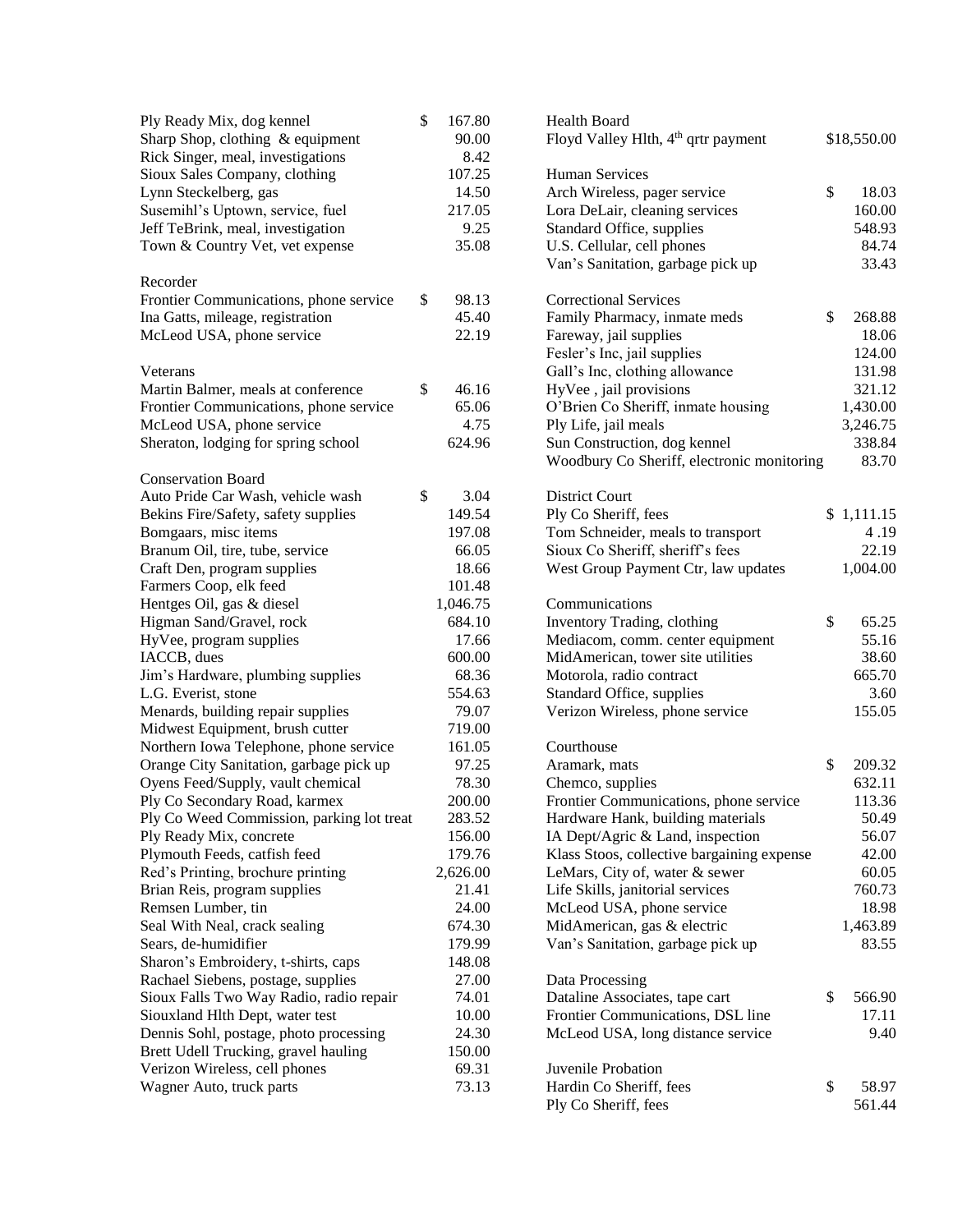| Sioux Co Sheriff, fees                                  | \$<br>32.30  | \$<br>Barco Products, signs                | 496.48    |
|---------------------------------------------------------|--------------|--------------------------------------------|-----------|
|                                                         |              | Roye Beene, ins reimb                      | 529.00    |
| <b>Community Services</b>                               |              | Berntsen International, supplies           | 608.66    |
| James Duggan, fees                                      | \$<br>175.00 | Bomgaars, miscellaneous                    | 641.67    |
| Ply Co Sheriff, services                                | 405.71       | Branum Oil, fuel                           | 507.34    |
|                                                         |              | C.J. Cooper & Associates, safety           | 116.00    |
| Nondepartmental                                         |              | Charlie's Repair, fuel, gasoline           | 548.92    |
| C.A. Bartolozzi, ins reimb                              | \$<br>173.20 | Chicago Central/Pacific RR, flash beacons  | 6,231.34  |
| Kay Bohnenkamp, ins reimb                               | 17.00        | Cooperative Gas/Oil, tires & tubes         | 380.00    |
| Kris Callahan, ins reimb                                | 29.02        | Farmers Coop, fuel                         | 2,121.04  |
| Linda Gaumnitz, ins reimb                               | 66.07        | Graves Construction, projects              | 17,088.14 |
| Jerry Groenhagen, ins reimb                             | 49.60        | Great Plains, parts                        | 22.26     |
| Kara Harpenau, ins reimb                                | 104.04       | Kurt Haage, ins reimb                      | 112.51    |
| Larry Hoffman, ins reimb                                | 28.46        | Hardware Hank, buildings                   | 16.73     |
| Lisa Knutson, ins reimb                                 | 736.17       | Heartland Car Care, tires & tubes          | 424.00    |
| Jeffrey Kramer, ins reimb                               | 7.80         | Hentges Oil, miscellaneous                 | 8,389.76  |
| K. Kae Meyer, ins reimb                                 | 21.00        | Hickory Tech, sundry                       | 10.76     |
| Sharon Nieman, ins reimb                                | 5.55         | Russ Hobson, ins reimb                     | 57.82     |
| Larry Radloff, ins reimb                                | 89.11        | IA Dept/Transportation, outside printing   | 15.75     |
| Paul Sitzmann, ins reimb                                | 800.00       | J-W Tank Line, fuel                        | 412.02    |
| Dennis Sohl, ins reimb                                  | 231.21       | Jebro Inc, oil                             | 35.00     |
| Jack Spies, ins reimb                                   | 27.98        | Jim's Hardware, tools, buildings           | 16.00     |
|                                                         |              | LeMars Ford, fuel, parts                   | 73.83     |
| <b>MH-DD SERVICES FUND</b>                              |              | LeMars Glass, outside service              | 65.00     |
| Mental Health Administrator                             |              | Linweld, welding supplies                  | 26.79     |
| Hope Haven, services for 4/02                           | \$5,271.66   | Mai Welding, supplies                      | 239.50    |
| IA Dept Human Services, services for 4/02               | 44,456.22    | Mathison, supplies                         | 181.66    |
| LeMars Daily Sentinel, bid letting notice               | 22.82        | Meylor Chiropractor, safety                | 40.00     |
| Life Skills, services for 4/02                          | 19,758.81    | MidAmerican, sundry                        | 290.49    |
| Mid-Step Services, services for 4/02                    | 932.10       | Midwest Wheel, parts                       | 130.80    |
| MidEastern M.H.C., outpt for 3/02                       | 240.57       | Mike's Inc, fuel                           | 1,246.72  |
| Sharon Nieman, mileage, cell phone                      | 68.50        | Loren Mosterd, ins reimb                   | 52.03     |
| Plains Area Mental Hlth, grant, serv for 3/02 15,549.60 |              | Nuebel Chevrolet, parts, outside service   | 2,126.05  |
| Ply Co Sheriff, fees                                    | 1,444.61     | Office/Accounting, publications            | 32.00     |
| Plymouth Life, services for 4/02                        | 19,499.65    | Ovel Forest Products, signs                | 3,974.88  |
| Village NW Unlimited, services for 4/02                 | 983.60       | P.B.I. Construction, granular              | 15,053.90 |
|                                                         |              | Parsons Equipment, batteries, parts        | 626.60    |
| RURAL SERVICES BASIC FUND                               |              | Ply County Tire, tires & tubes             | 1,618.40  |
| Sanitarian                                              |              | Ply Ready Mix, buildings, culverts         | 1,424.00  |
| McLeod USA, phone service                               | \$<br>11.09  | Pomp's Tire Service, tires & tubes         | 586.44    |
| Dan Pick, well closing                                  | 197.69       | Power Plan, parts                          | 99.93     |
| Siouxland Hlth, water sample analysis                   | 220.00       | Remsen Utilities, sundry                   | 382.72    |
| Marvin Urban, 2 well closings                           | 378.44       | Road Machine/Supplies, parts               | 1,770.96  |
|                                                         |              | Rolling Oil, fuel                          | 1,669.96  |
| Zoning                                                  |              | Dan Ruhland, ins reimb                     | 292.22    |
| LeMars Daily Sentinel, notices                          | \$<br>44.16  | Schmillen Construct, tile & intakes, reimb | 1,818.63  |
| Alan Lucken, postage, mileage, reimb                    | 39.00        | Schorg's, fuel                             | 399.36    |
| McLeod USA, phone service                               | 11.67        | Sioux City Bolt, parts                     | 156.55    |
|                                                         |              | Eric Sitzmann, grounds                     | 30.00     |
| Nondepartmental                                         |              | Barry Small, ins reimb                     | 13.00     |
| Ply Co Solid Waste, hauling tickets                     | \$5,263.10   | Solutions, schools & meeting fees          | 70.00     |
|                                                         |              | Spencer Diesel, parts, outside service     | 2,535.34  |
| <b>SECONDRY ROAD FUND</b>                               |              | Luke Steeg, 4-27 & 5-04 /02                | 45.00     |
| <b>County Engineer</b>                                  |              | Steffen, parts                             | 747.00    |
| Akron Utilities, sundry                                 | \$<br>69.79  | Sterling, parts                            | 90.66     |
| Aramark, sundry                                         | 180.65       | Union Gas/Oil, fuel                        | 57.22     |